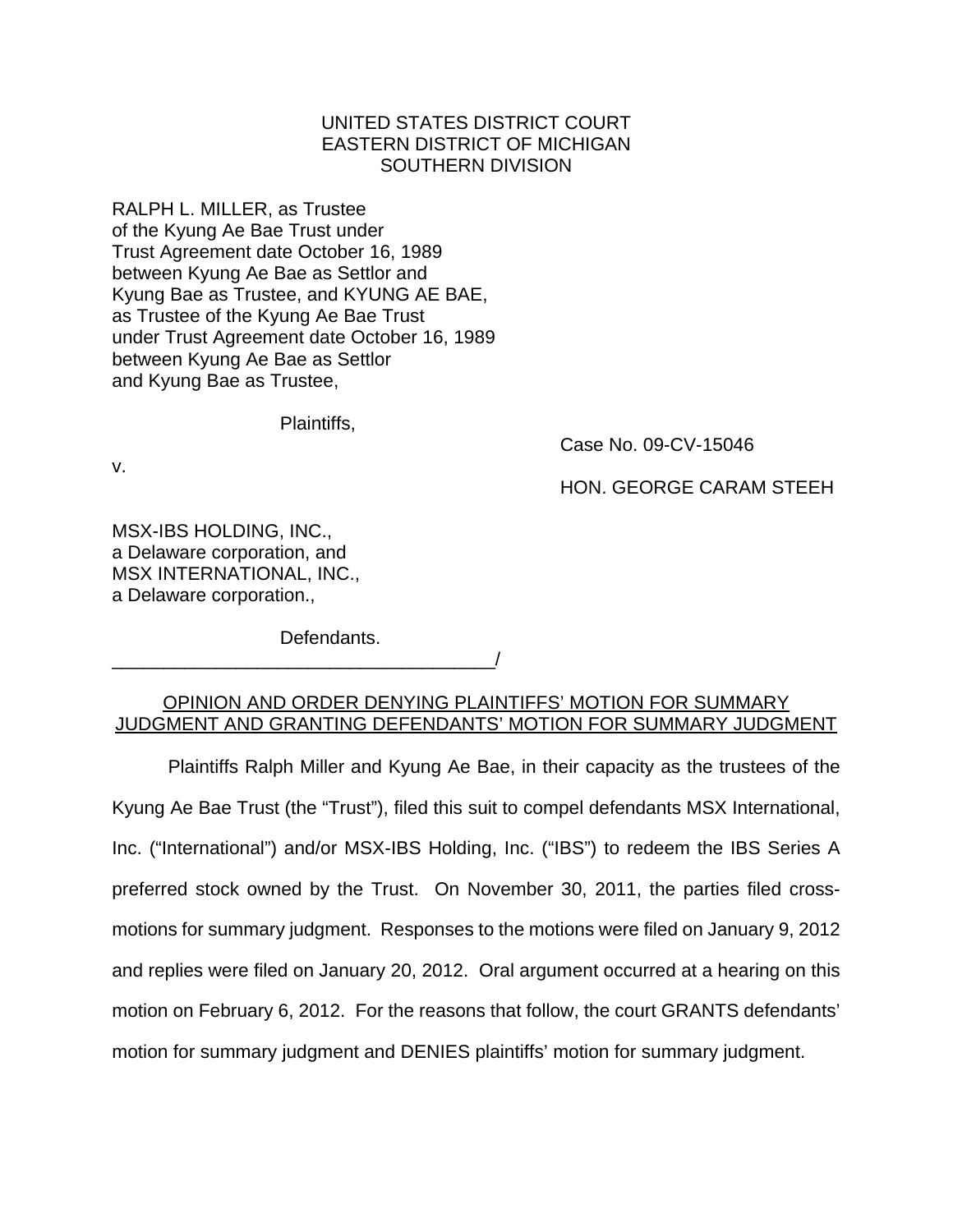#### BACKGROUND

IBS is a Delaware corporation that is a holding company. IBS has no operations of its own and its only asset is the stock of its wholly-owned subsidiary, International. International went through a corporate restructuring in March 2007. Pursuant to that restructuring, International became a subsidiary of IBS. International is a provider of outsourced integrated business solutions focused primarily on warranty management, dealer process improvement, and human capital solutions to automobile and truck OEMs, dealers, suppliers, and ancillary service providers.

Miller was an executive employee of International when it was formed in 1997. His employment was terminated in 1999. Miller obtained common and preferred stock of International during his employment and he transferred his stock in International to the Trust. As a result of the restructuring, the Trust now holds common and preferred stock in IBS, but none in International.

This is the third lawsuit filed by plaintiffs relating to the Trust's stock. The first lawsuit was filed in 2001, before the restructuring and when the Trust held stock in International. Plaintiffs sued several defendants, including International, in Oakland County Circuit Court. Defendants frame the action as one seeking to force the purchase of all International stock owned by the Trust. Plaintiffs frame the action as one seeking a determination of which shares of Trust stock had vested when Miller's employment at International was terminated and which shares International had the right to redeem at that time. The case was settled. Pursuant to the settlement agreement, a designee of one of the defendants bought threefifths of the International common stock owned by the Trust and the Trust retained ownership of two-fifths of its common stock and all of its preferred stock. The settlement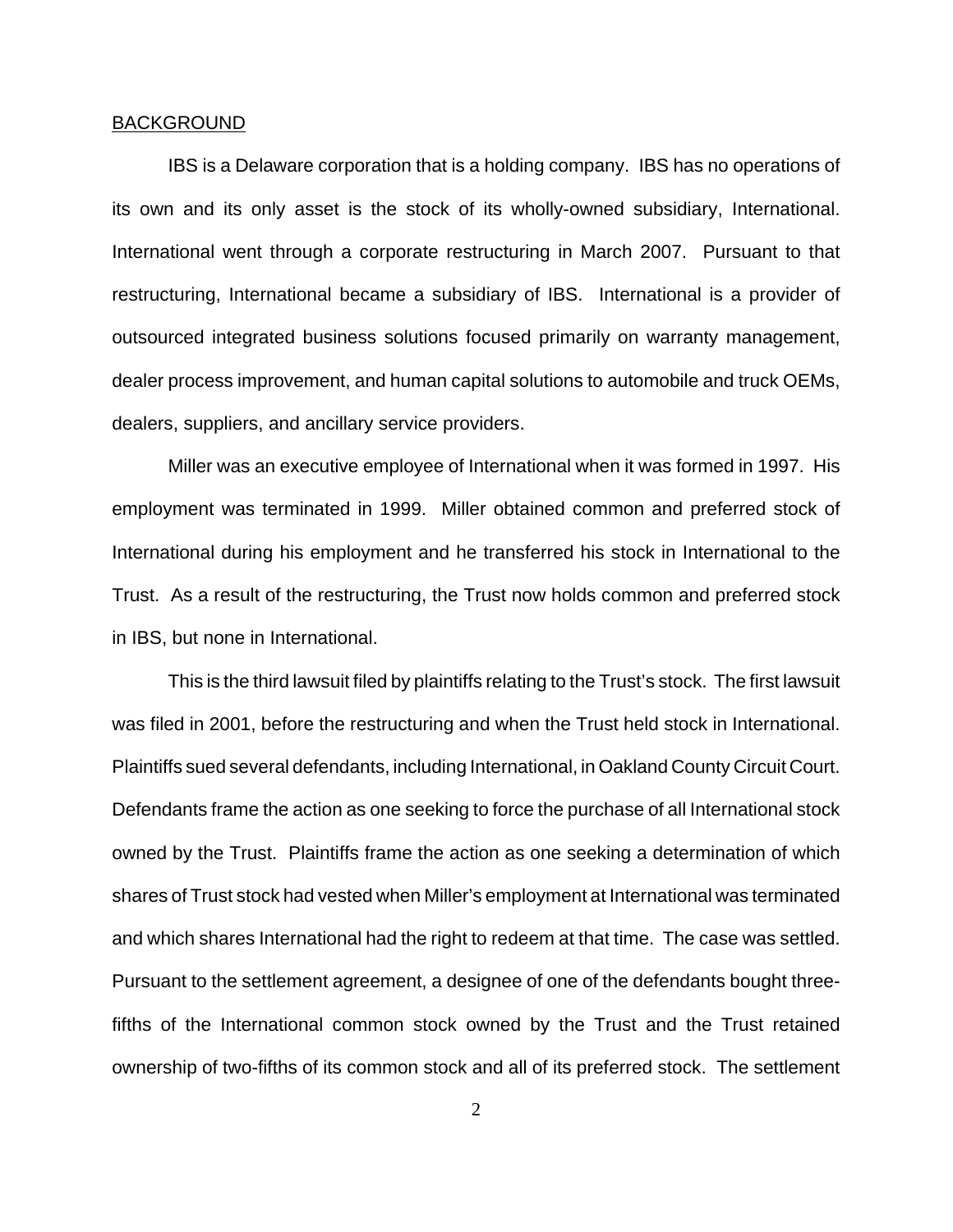agreement also provides that the defendants would not change International's certificate of incorporation "to decrease the dividend rate, reduce or diminish the accrual, payment terms, or stated value, or extend the date of redemption" set forth in the certificate with respect to the Trust's preferred stock without the consent of the Trust.

In 2007, International restructured. It had approximately \$250 million in debt that was to become due in 2007 and 2008. Had the debt not been refinanced, International was facing possible bankruptcy. In order for International to refinance the debt, the lenders required that International move some of the debt and all of the preferred stock to a holding company.

In order to accomplish the restructuring, International and IBS entered into a merger agreement. Before the restructuring, IBS was a wholly-owned subsidiary of International. After the restructuring, International was a wholly-owned subsidiary of IBS. The merger agreement also provided that the stock of International would be cancelled and converted into new stock of IBS with identical rights to the stock previously issued by International. All stockholders of International became stockholders of IBS, with the stock of IBS having identical rights to the stock of International prior to the merger. Prior to this restructuring, International amended its certificate of incorporation to push back the redemption date for all preferred stock other than that held by the Trust to May 1, 2027. The amendment provided that "nothing herein shall impair the rights of the parties to that certain Settlement Agreement dated August 16, 2002 to the extent they have such rights and remain holders of the Preferred Stock." The same provision regarding no rights under the settlement agreement being impaired is included in the certificate of incorporation for IBS. Thus, with respect to the preferred stock held by the Trust, the redemption date remained December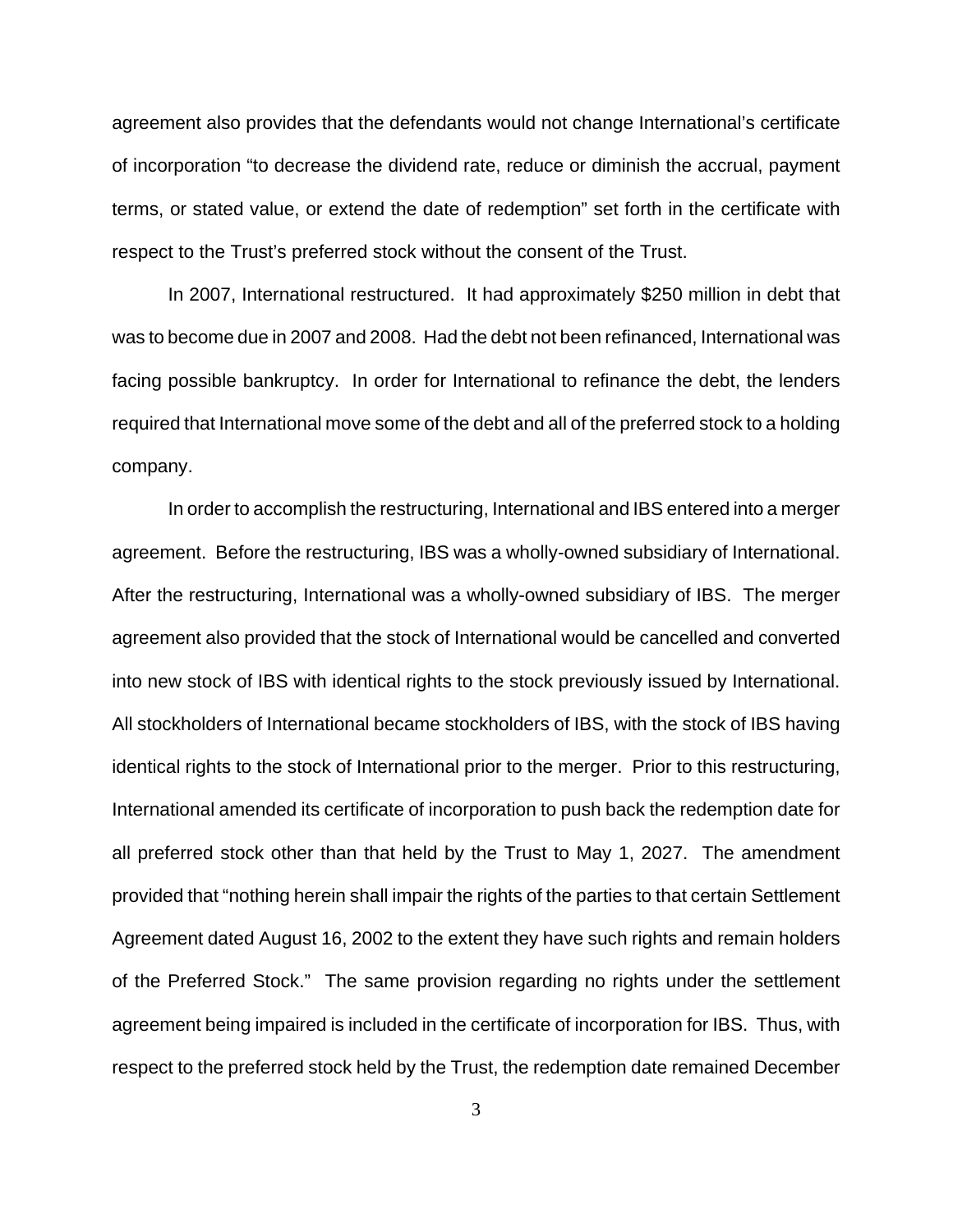31, 2008, subject to the requirement that funds be legally available for the redemption.

After the restructuring, plaintiffs again sued International and other parties to the settlement agreement in Oakland County Circuit Court, alleging that the settlement agreement had been breached as a result of the restructuring. The court granted summary disposition to the defendants, and the Michigan Court of Appeals affirmed. The Court of Appeals held that "defendants did not 'decrease the dividend rate, reduce or diminish the accrual, payment terms, or stated value, or extend the date of redemption set forth in...the Certificate with respect to the Trust's Series A preferred stock' when it replaced the stock with MSX-IBS preferred stock." Miller v. MSX International, Inc., 2009 WL 2382632, \*2 (Mich. App. Aug. 4, 2009). The court concluded "that plaintiffs, as they did before, had the option to redeem their stock, 'to the extent that funds are legally available,' any time after December 31, 2008, and thus, plaintiffs' redemption rights were not affected when [International] amended its certificate of incorporation." Id.

On December 19, 2008, the IBS Board met via telephone to determine whether the Trust's shares could be redeemed on December 31, 2008. The Board was advised on the subject by legal counsel who laid out the requirements for being able to redeem stock. The Board first considered the consolidated balance sheet of IBS as of November 23, 2008. The balance sheet was for IBS and all of its direct and indirect subsidiaries. The consolidated balance sheet reflected total long term debt of approximately \$263 million. This amount consisted of approximately \$205 million of bond debt that is an obligation of International, with the balance of approximately \$59 million relating to notes that are an obligation of IBS. Overall, the balance sheet showed a deficit of \$214 million. The Board was advised by counsel that this did not meet the Delaware test for redemption. These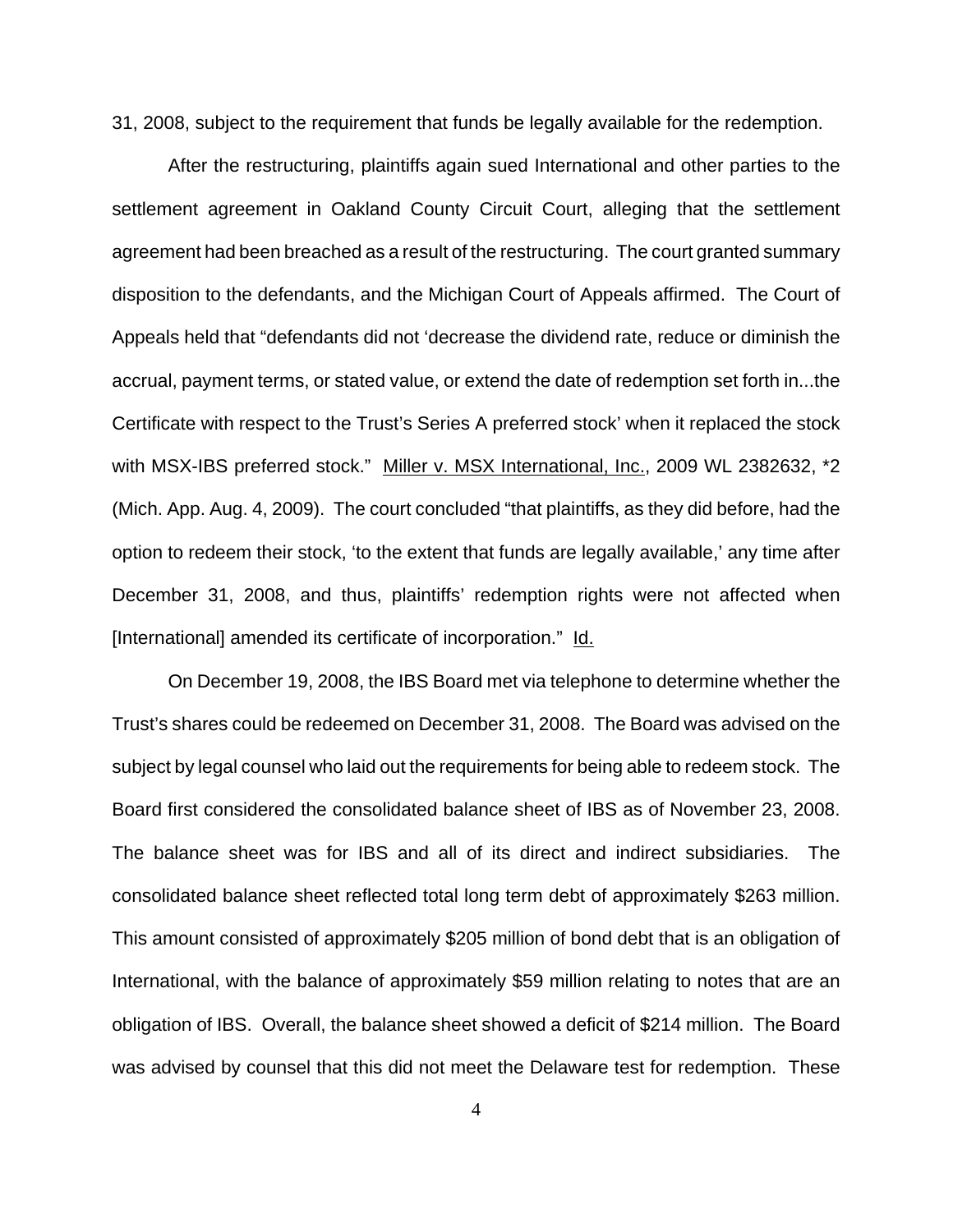numbers did not include the preferred stock as a liability. If the preferred stock was counted as a liability, the deficit would have been \$355 million.

The Board also considered an analysis prepared by Plante & Moran, PLLC that was an Appraisal of the Fair Market Value of the Preferred and Common Stock of MSX-IBS as of September 30, 2008. The appraisal was done in connection with the possible development of a management incentive plan and was based on the operating results of International. The appraisal valued the company at negative \$34 million. (Ex. 9 to Defendants' Mot., p. 26.) The value does not include the debt of \$59 million owed by IBS. Based on the information presented, including the consolidated financials and the Plante & Moran appraisal, and guided by the legal standard set forth by counsel, the Board concluded that funds to redeem the Trust's shares were not legally available. Miller was informed of the Board's conclusion that IBS could not redeem the Trust's preferred stock. Plaintiffs then filed this lawsuit.

On July 13, 2011, during the course of the pending litigation, the IBS Board (consisting of four different directors than the 2008 board), again looked at the financial condition of IBS to determine whether it could redeem the Trust's preferred stock. Guided by the standard explained to it by legal counsel, the Board considered: (i) the company's balance sheet, (ii) another analysis prepared by Plante & Moran, an Impairment Testing Procedures Pursuant to ASC Topic 350-20 as of September 30, 2010, (iii) a Letter of Intent from Dekra AG to purchase International dated March 20, 2009, and (iv) information regarding International's bonds.

As of July 2011, IBS's liabilities totaled \$80 million, increasing because the interest on the notes owed by IBS is added to the principal and not paid until maturity. As in 2008,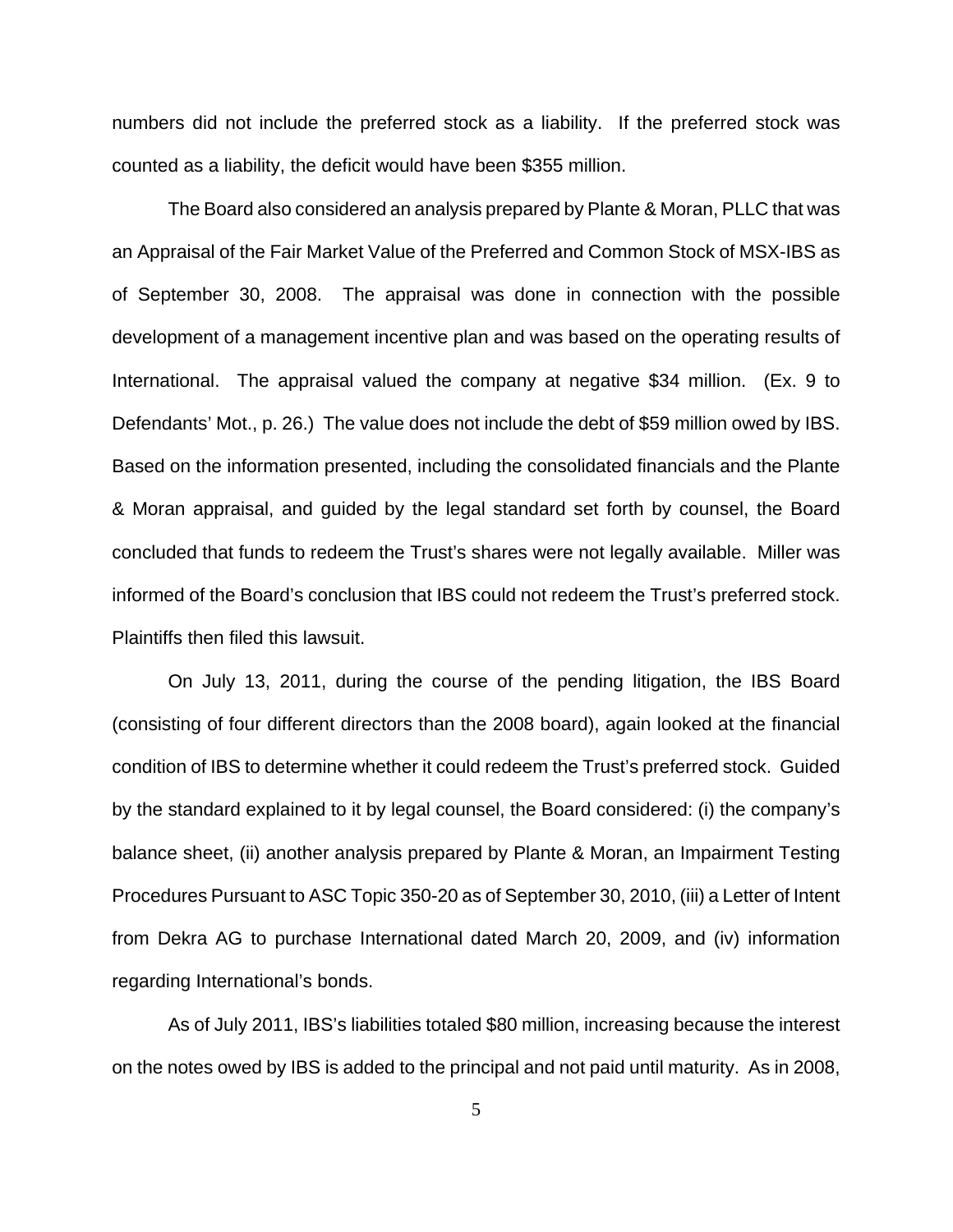the only asset of IBS was the International stock. Thus, without treating the preferred stock as a liability, the fair market value of the International stock would have to be greater than \$80 million for IBS to have had a surplus and its capital not impaired.

The 2010 Plante & Moran report concluded that the estimated fair market value of International was approximately negative \$9 million. The negative \$9 million value does not take into account IBS's liabilities of approximately \$80 million.

The Board also considered an acquisition offer made in 2009 by Dekra AG, a large, multi-national corporation that includes business units similar to International's businesses. Dekra offered to purchase all of the shares of International for \$150-175 million, excluding the debt of \$205 million. This indicated that an independent third party had concluded that the company was worth less than its debt.

The Board also considered reports from legal counsel regarding the International bonds. Two of the largest holders of the bonds valued the company at less than \$10 million, and two other large bondholders did not think International had any net value. Either way, the indicated value of International, the only asset of IBS, was much less than the \$80 million debt owed by IBS. Counsel also reported that trading prices on the bonds implied a valuation of International of approximately \$175 million, again not enough to pay off the International debt, much less the IBS debt in addition.

The Board was also aware that International's \$205 million debt matures on April 1, 2012. International has been seeking to refinance, restructure, or otherwise modify the terms of its obligation with respect to this debt because International does not have the ability to satisfy this obligation when it matures. The Board knew that as of July 13, 2011, the efforts had been unsuccessful. If the bonds cannot be refinanced, IBS and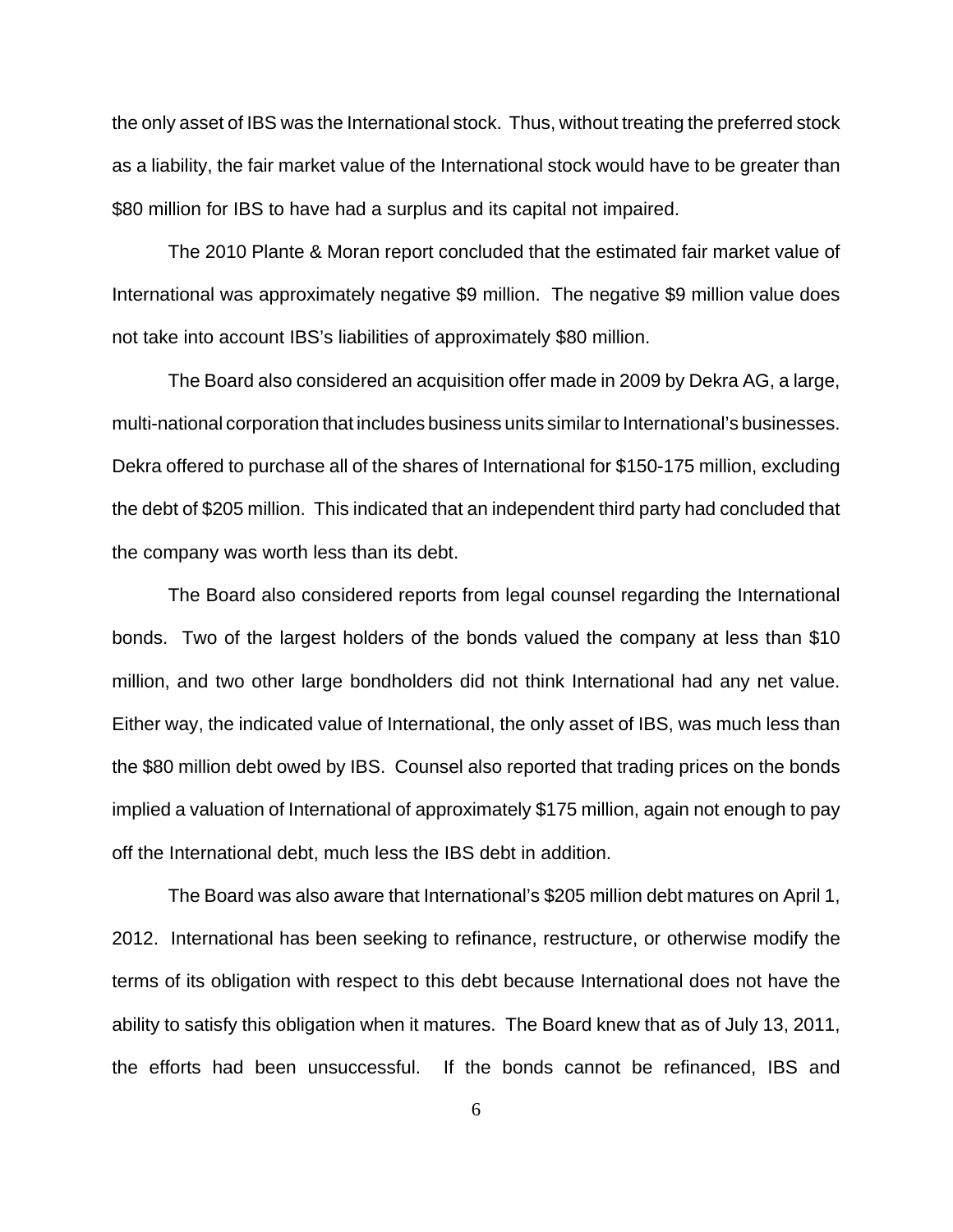International will have no choice but to file for bankruptcy. Based on the updated financial information and guidance from counsel, the Board concluded that funds were not legally available to redeem the Trust's preferred stock.

In their motion for summary judgment, defendants argue the undisputed facts show that the Board of Directors of IBS properly determined that the corporation has no surplus and, therefore, plaintiffs' preferred stock in the corporation cannot be redeemed under Delaware law. Defendants also argue that summary judgment should be granted to International as plaintiffs have asserted no valid claim against International. Defendants argue International cannot be held liable because: (1) the stock at issue is IBS stock; (2) the IBS Board of Directors made the decision regarding redemption; and (3) International cannot be held liable merely because it is a subsidiary of IBS. In their response, plaintiffs agree to the dismissal of International from this lawsuit but stress the separation of parent from subsidiary further supports their view that International's bond debt should not be considered as a liability of IBS. Based on plaintiffs' agreement, the court GRANTS defendants' motion for summary judgment as to International.

Plaintiffs, in their motion for summary judgment, argue IBS has funds legally available to redeem the Trust's Series A preferred stock because IBS's financial statements show that its assets exceed its liabilities by nearly \$100 million (if the preferred stock is not treated as a liability). Plaintiffs argue the Board improperly relied on consolidated financial statements and valuations which included the debt of International, which plaintiffs argue IBS is not obligated to pay. Plaintiffs therefore argue the redemption of the Trust's preferred stock will not impair the capital of IBS and is therefore proper.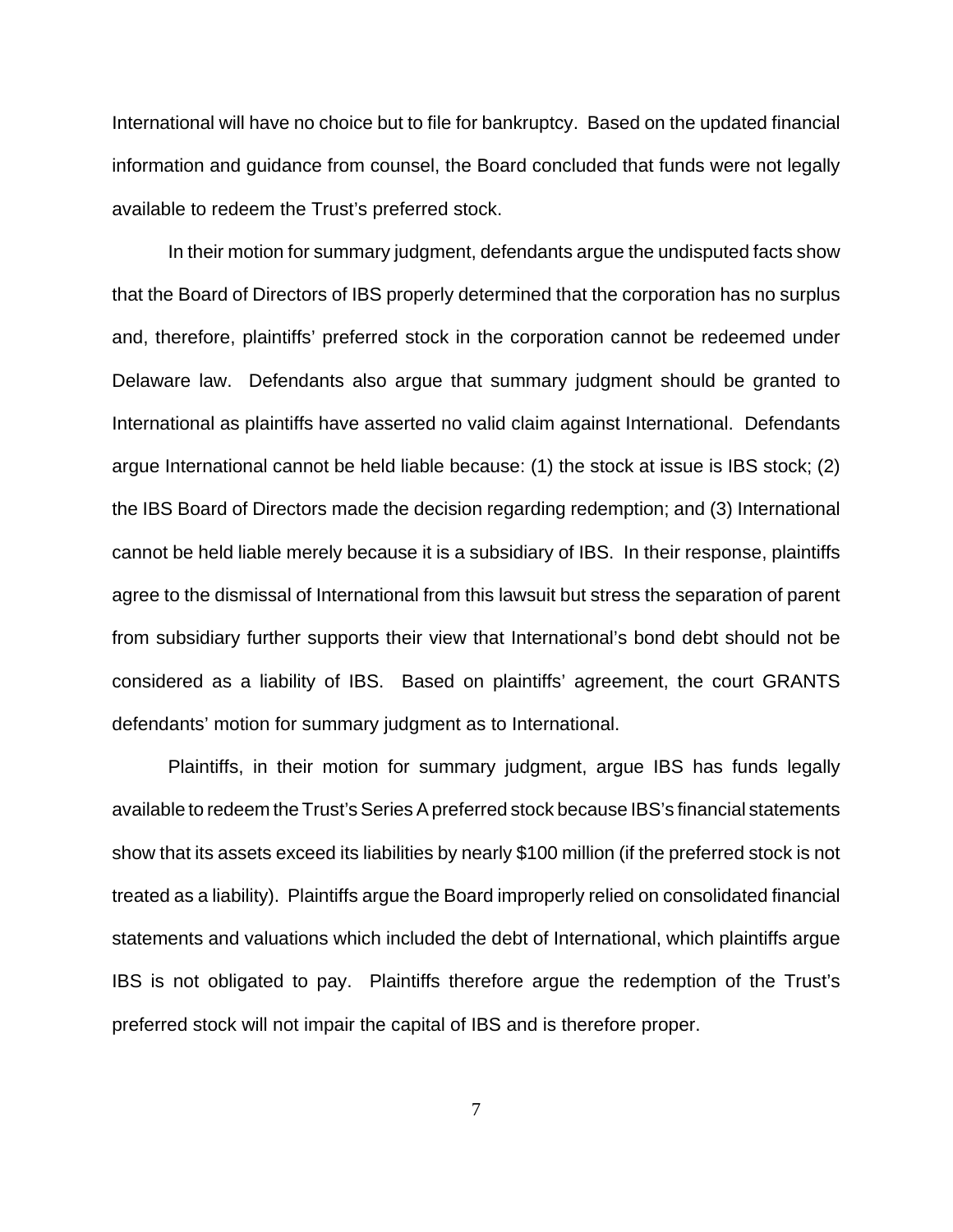### STANDARD FOR SUMMARY JUDGMENT

Federal Rule of Civil Procedure 56(c) empowers the court to render summary judgment forthwith if the "pleadings, depositions, answers to interrogatories and admissions on file, together with the affidavits, if any, show that there is no genuine issue as to any material fact and that the moving party is entitled to judgment as a matter of law." See Redding v. St. Eward, 241 F.3d 530, 532 (6th Cir. 2001). The Supreme Court has affirmed the court's use of summary judgment as an integral part of the fair and efficient administration of justice. The procedure is not a disfavored procedural shortcut. Celotex Corp. v. Catrett, 477 U.S. 317, 327 (1986).

The standard for determining whether summary judgment is appropriate is "'whether the evidence presents a sufficient disagreement to require submission to a jury or whether it is so one-sided that one party must prevail as a matter of law.'" Amway Distributors Benefits Ass'n v. Northfield Ins. Co., 323 F.3d 386, 390 (6th Cir. 2003) (quoting Anderson v. Liberty Lobby, Inc., 477 U.S. 242, 251-52 (1986)). The evidence and all reasonable inferences must be construed in the light most favorable to the non-moving party. Matsushita Elec. Indus. Co., Ltd. v. Zenith Radio Corp., 475 U.S. 574, 587 (1986). "[T]he mere existence of *some* alleged factual dispute between the parties will not defeat an otherwise properly supported motion for summary judgment; the requirement is that there be no *genuine* issue of *material* fact." Anderson, 477 U.S. at 247-48 (emphasis in original).

If the movant establishes by use of the material specified in Rule 56(c) that there is no genuine issue of material fact and that it is entitled to judgment as a matter of law, the opposing party must come forward with "specific facts showing that there is a genuine issue for trial." First Nat'l Bank v. Cities Serv. Co., 391 U.S. 253, 270 (1968); see also McLean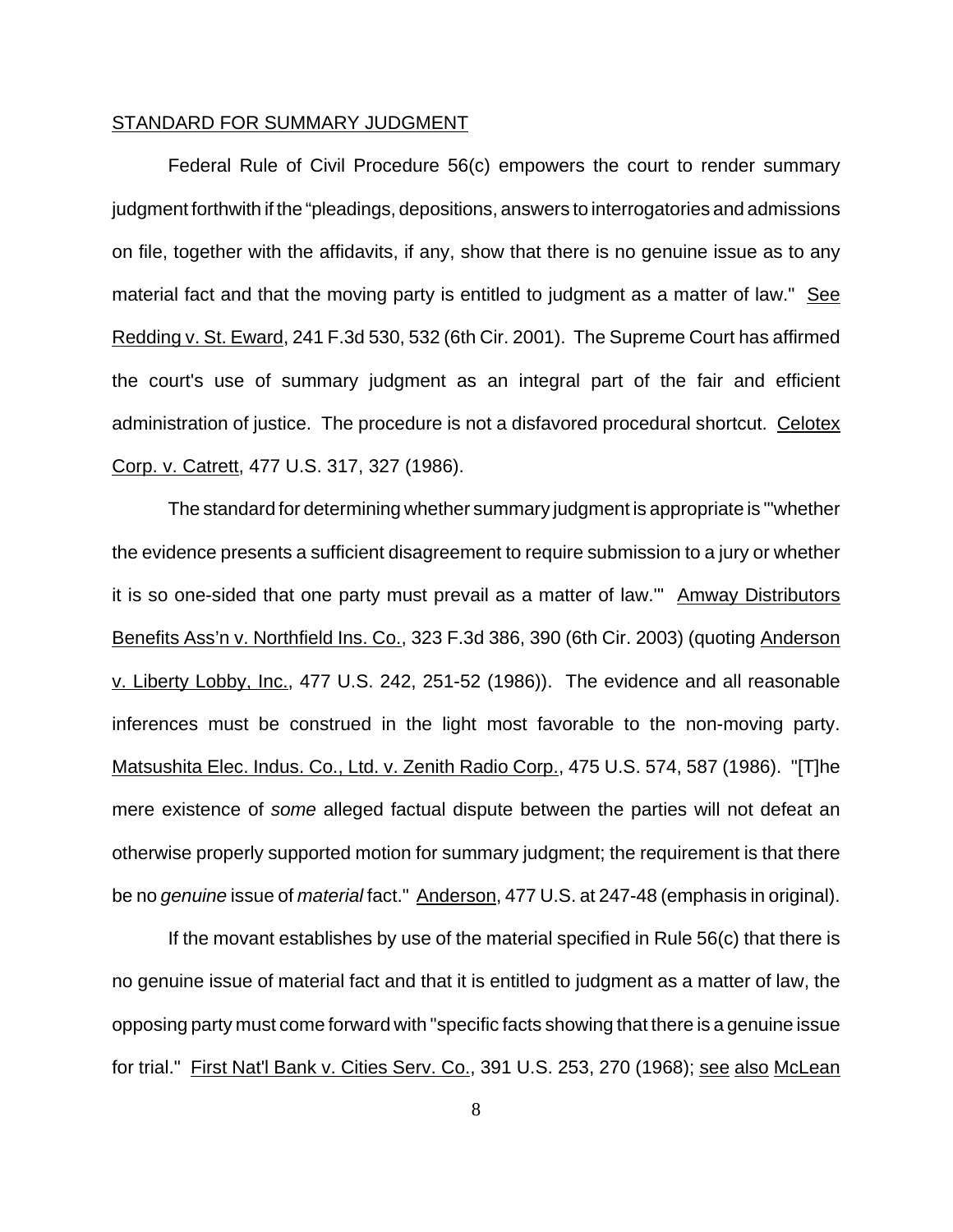v. 988011 Ontario, Ltd., 224 F.3d 797, 800 (6th Cir. 2000). Mere allegations or denials in the non-movant's pleadings will not meet this burden, nor will a mere scintilla of evidence supporting the non-moving party. Anderson, 477 U.S. at 248, 252. Rather, there must be evidence on which a jury could reasonably find for the non-movant. Id.

### ANALYSIS

A Delaware corporation cannot redeem stock "when the capital of the corporation is impaired or when such purchase or redemption would cause any impairment of the capital of the corporation." 8 Del. C. §160. In SV Inv. Partners, LLC v. ThoughtWorks, Inc., --- A.3d ---, 2011 WL 5547123 (Del. Nov. 15, 2011), the Delaware Supreme Court considered this prohibition against any redemption that impairs a company's capital. In that case, the parties had agreed to a right of redemption, subject to funds being legally available. Following a demand for redemption, the defendant's board sought the advice of legal counsel and financial advisors and ultimately concluded that any further redemption would have impaired the company's capital. The Delaware Chancery Court found that the board had acted reasonably and the Delaware Supreme Court affirmed.

"Capital is impaired 'if the funds used in the repurchase exceed the amount of the corporation's 'surplus,' defined by 8 Del. C. §154 to mean the excess of net assets over the par value of the corporation's issued stock." Id. at \*4, quoting Klang v. Smith's Food & Drug Ctrs., Inc., 702 A.2d 150, 153 (Del. 1997). "Net assets means the amount by which total assets exceed total liabilities." 8 Del. C. §154. The ThoughtWorks court found "[a]s provided by Section 160(a)(1), unless a corporation redeems shares and retires them to reduce its capital, 'a corporation may use only its surplus for the purchase of shares of its own capital stock.'" 2011 WL 5547123, \*4, quoting In re Int'l Radiator Co., 92 A.255, 256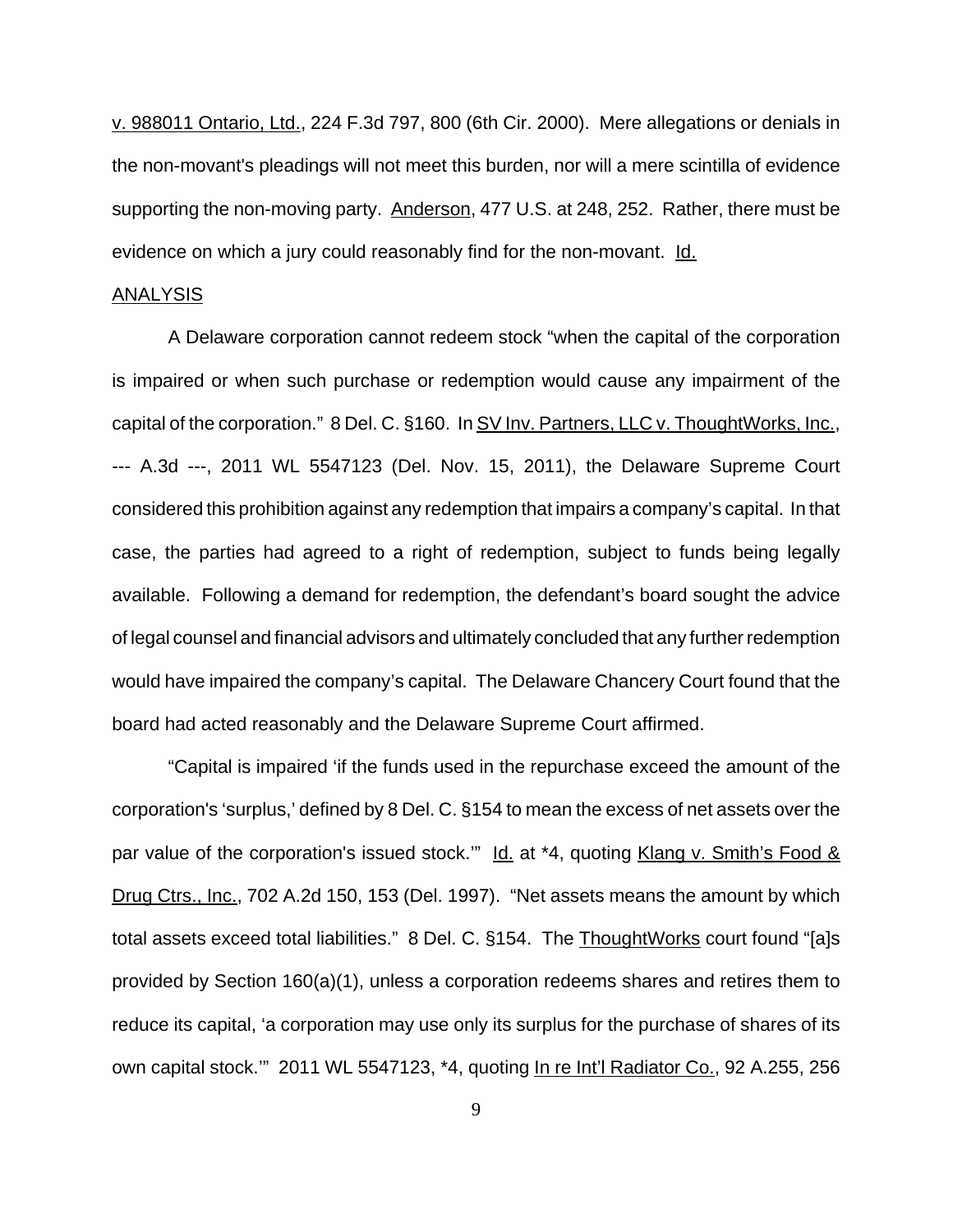(Del. Ch. 1914). The court recognized the statutory purpose of protecting creditors and the long-term health of the corporation. Id. The court then found:

When a board decides on the amount of surplus available to make redemptions, its decision is entitled to deference absent a showing that the board: (1) acted in bad faith, (2) relied on unreliable methods and data, or (3) made determinations so far off the mark as to constitute actual or constructive fraud.

Id. at \*4. In Klang, the court utilized the same standard in finding "[i]n the absence of bad faith or fraud on the part of the board, courts will not 'substitute [our] concepts of wisdom for that of the directors.'" 702 A.2d at 156. The Klang court noted that Delaware law "does not require any particular method of calculating surplus, but simply prescribes factors that any such calculation must include." Id. at 155.

Defendants argue the IBS Board did exactly what it was supposed to do under these circumstances: obtain outside legal advice and evaluate financial information that reflected the fair value of the company's assets. The Board reviewed the company's balance sheets, as well as financial reports by an accounting firm and an acquisition offer from a company in the same industry. The Board was aware that the debt of its sole asset, its subsidiary International, would become due in April 2012, that neither International nor IBS has the means to pay the debt when it becomes due, and that, to date, the efforts to renegotiate the debt or refinance it have failed. Defendants thus argue the Board's decisions were reasonable.

Plaintiffs' arguments are based on the idea that International's financials should not be considered in determining whether IBS has funds available to redeem the shares. Plaintiffs argue the Board should have considered the stand-alone balance sheets of IBS, which show assets exceed liabilities. Plaintiffs argue these balance sheets are party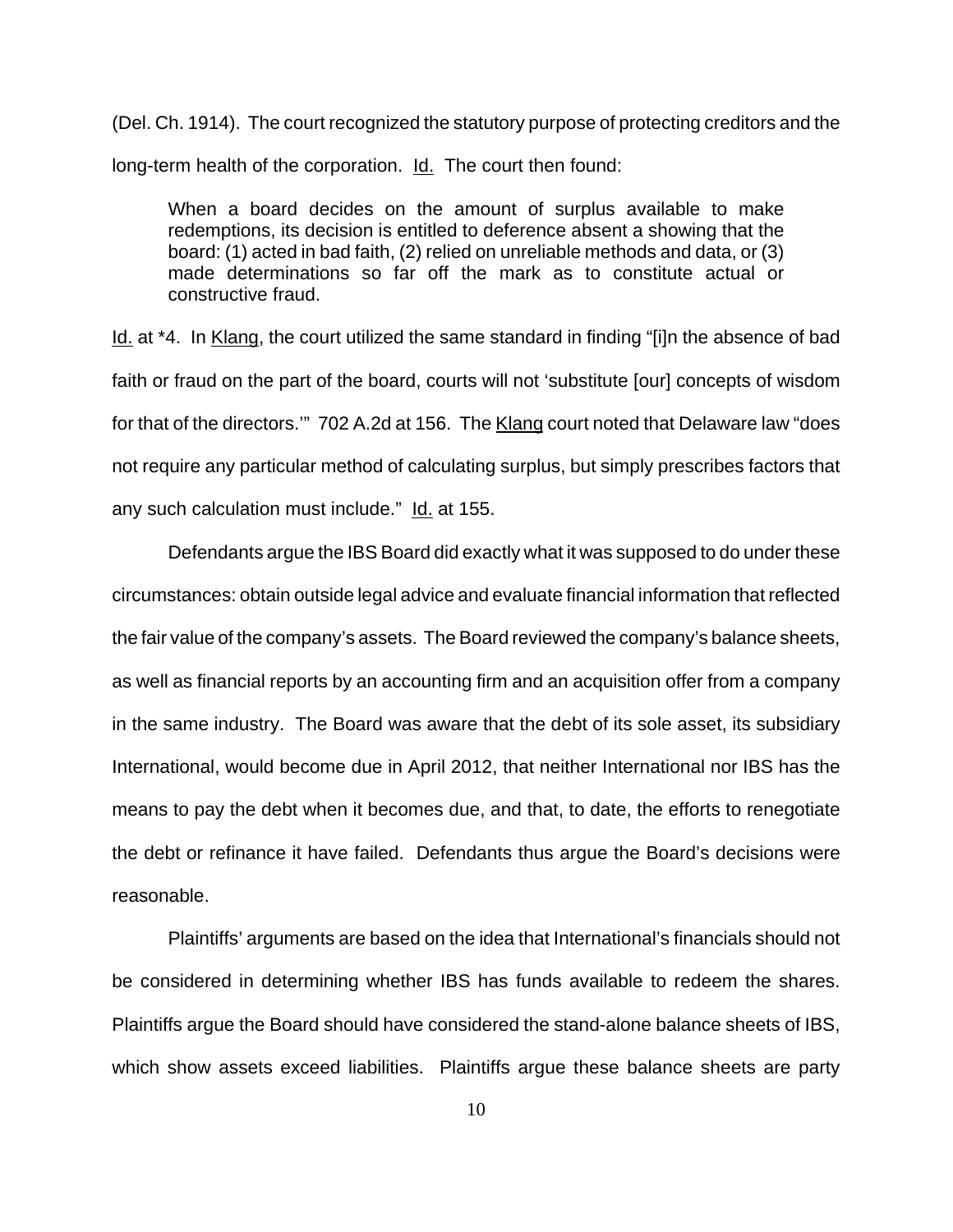admissions. Plaintiffs also cite Minturn's testimony that IBS and International were solvent in May 2007. Plaintiffs note IBS's debts will not mature until May 4, 2013 and May 4, 2014 and that IBS has not guaranteed the debts of International and is not "legally obligated to pay the debts owed by any of its subsidiaries." Plaintiffs also cite Minturn's testimony that none of the IBS companies asked any creditor for permission to lend cash to IBS in order to redeem the Trust's preferred stock. As a result of this evidence, plaintiffs argue IBS has a substantial surplus and has more than sufficient funds to redeem the Trust's preferred stock.

However, in making their stand-alone balance sheet argument, plaintiffs ask this court to do exactly what the Delaware Supreme Court rejected in Klang. In Klang, the court, in reviewing a capital impairment claim, stated "plaintiff asks us to adopt an interpretation of 8 Del. C § 160 whereby balance-sheet net worth is controlling for purposes of determining compliance with the statute." 702 A.2d at 154. The court recognized that "the books of a corporation do not necessarily reflect the current values of its assets and liabilities" and that "[i]t is unrealistic to hold that a corporation is bound by its balance sheets for purposes of determining compliance with Section 160." Id.

Moreover, Minturn attests that the stand-alone balance sheet provides no reliable information about the actual value of IBS assets. As explained in Minturn's affidavit and during his deposition, the entry on the May 27, 2007 unaudited IBS balance sheet relied on by plaintiffs showing assets of \$168 million is no reflection of the value of that asset, which is the International stock. Instead, it is simply the dollar amount of the obligations that IBS assumed in connection with the restructuring. It reflects the transfer of the preferred stock (\$118 million), two loans (\$50 million), and some stock warrants (\$750,000)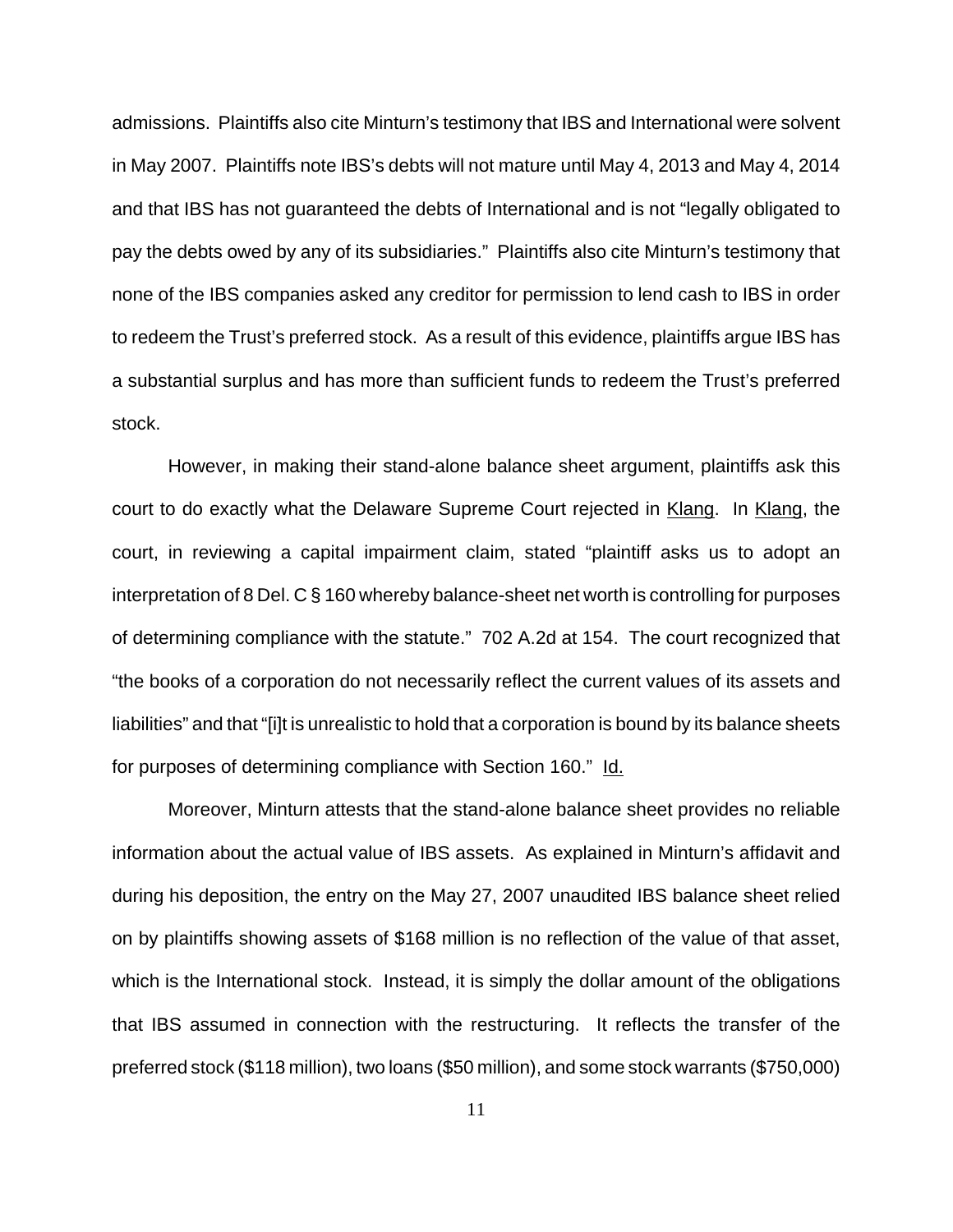from International to IBS when the restructuring took place. While that was a proper accounting treatment for the investment in International, the \$168 million of assumed obligations had nothing to do with the value of the stock at the time or now. Plaintiffs fail to address this fatal problem with relying on the stand-alone balance sheet.

Plaintiffs admit that in order for a Delaware corporation to legally make a redemption, its net assets must exceed its total liabilities. The only asset of IBS is the stock of International. To determine the value of the asset, one must assess the value of the stock of International. See Morris v. Standard Gas & Elec. Co., 63 A.2d 577 (Del. Ch. 1949) (explaining that, to determine if the utility holding company had a surplus allowing the payment of dividends, the board properly assessed the value of the various stocks owned by the company). Defendants argue that to determine the value of the International stock, one must consider the amount of debt owed by International. The experts who performed valuations that were presented to and relied on by the Board, the company that submitted an offer to buy International excluding its debt, and the Board all recognized that the debt must be considered in evaluating the value of International.

As further support, defendants cite legal authority providing that consolidated financial statements can be more meaningful than a stand-alone financial statement. The Financial Accounting Standards Board's Accounting Standards Codification provides:

The purpose of consolidated financial statements is to present, primarily for the benefit of the owners and creditors of the parent, the results of operations and the financial position of a parent and all its subsidiaries as if the consolidated group were a single economic entity. There is a presumption that consolidated financial statements are more meaningful than separate financial statements and that they are usually necessary for a fair presentation when one of the entities in the consolidated group directly or indirectly has a controlling financial interest in the other entities.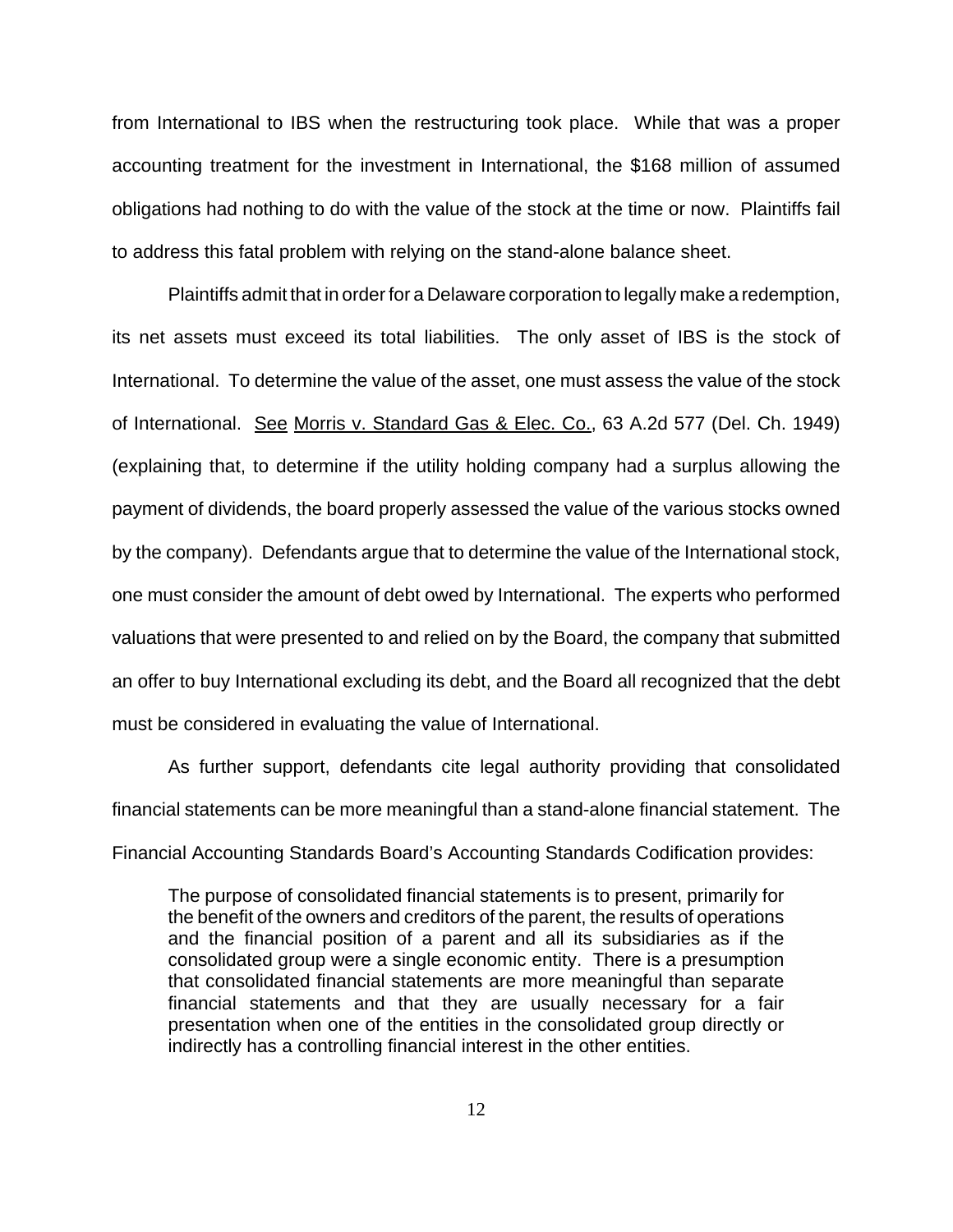FASB ASC ¶ 810-10-1. Plaintiffs fail to submit legal authority providing that the Board was required to consider only stand-alone balance sheets or was prohibited from considering consolidated financial information.

Plaintiffs also attempt to poke holes in the evidence submitted by defendants. Plaintiffs note that the Plante & Moran valuation was prepared in connection with a management incentive plan and was to be used "for no other purpose". However, plaintiffs fail to explain how the valuation is unreliable or why it should not have been considered by the Board. Plaintiffs simply argue it inappropriately considers International's financials. Plaintiffs state that the Dekra proposal and second Plante & Moran valuation, both presented at the July 13, 2011 board meeting, were not produced in discovery. Defendants represent that the Plante & Moran report was produced and provide the production number for the document. The documents were referenced in the excerpt of the board meeting minutes produced and if plaintiffs needed additional time or discovery they could have requested it.

Plaintiffs also attempt to distinguish Klang and ThoughtWorks, arguing that in both of those cases the boards attempted to maximize the value of the company in order to comply with the corporation's redemption obligations to its shareholder. Under the standard set forth in Klang and ThoughtWorks, plaintiffs have the burden of showing that the Board acted in bad faith, relied on unreliable methods and data, or made determinations so far off the mark as to constitute actual or constructive fraud. Plaintiffs have failed to do so. Plaintiffs argue the Board improperly relied on consolidated financial information but provide no legal authority for the argument that it was improper for the Board to consider such information. As IBS's sole asset is its stock in International, the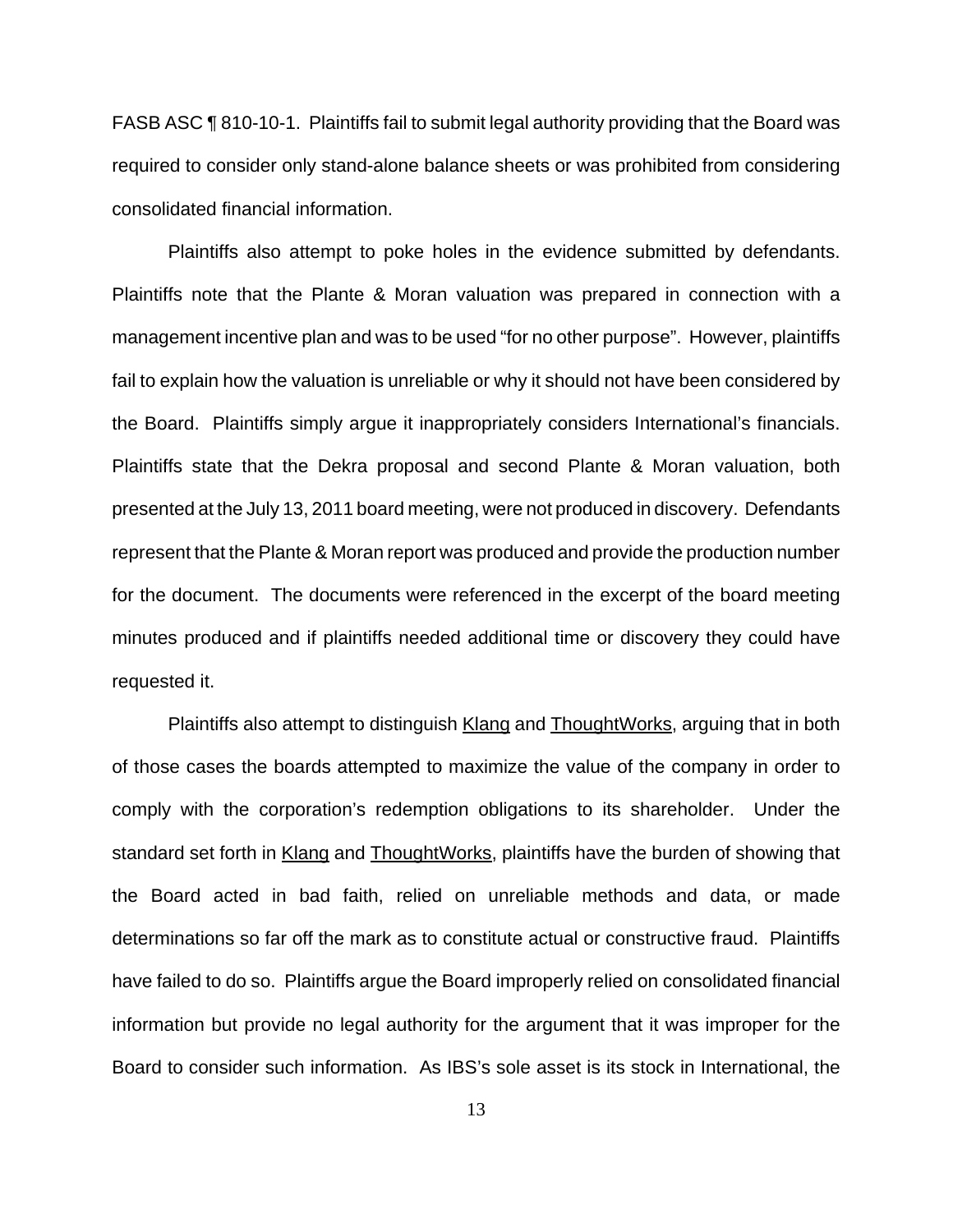value of International appears key to the analysis. Plaintiffs also argue the Board's decisions are not entitled to deference because the Board did not engage in "deliberative" analysis. Plaintiffs provide no legal authority regarding the type of analysis necessary for a Board's actions to constitute "deliberative" analysis. Moreover, the minutes from the board meetings suggest complete consideration of the factors required by law. Plaintiffs also provide no factual support for their argument that IBS has the surplus required to redeem the Trust's preferred stock, aside from stand-alone balance sheets proven defective by Minturn's testimony. The court therefore concludes that there is no genuine issue of fact that, in performing its duties under Delaware law, the Board did not act in bad faith, rely on unreliable methods or data, or engage in actual or constructive fraud in determining there was no surplus available to redeem the Trust's preferred stock. The evidence has shown that the Board's decisions were reasonable. Summary judgment for defendants is therefore appropriate.<sup>1</sup>

### **CONCLUSION**

For the reasons set forth above, plaintiffs' motion for summary judgment is DENIED and defendants' motion for summary judgment is GRANTED.

Dated: February 13, 2012

S/George Caram Steeh GEORGE CARAM STEEH UNITED STATES DISTRICT JUDGE

<sup>&</sup>lt;sup>1</sup>As summary judgment for defendants is appropriate, the court need not consider the additional evidence (expert reports) and arguments (failure to meet "available cash" and "ability to pay its debts as they become due" requirements of Thoughtworks) submitted by defendants.